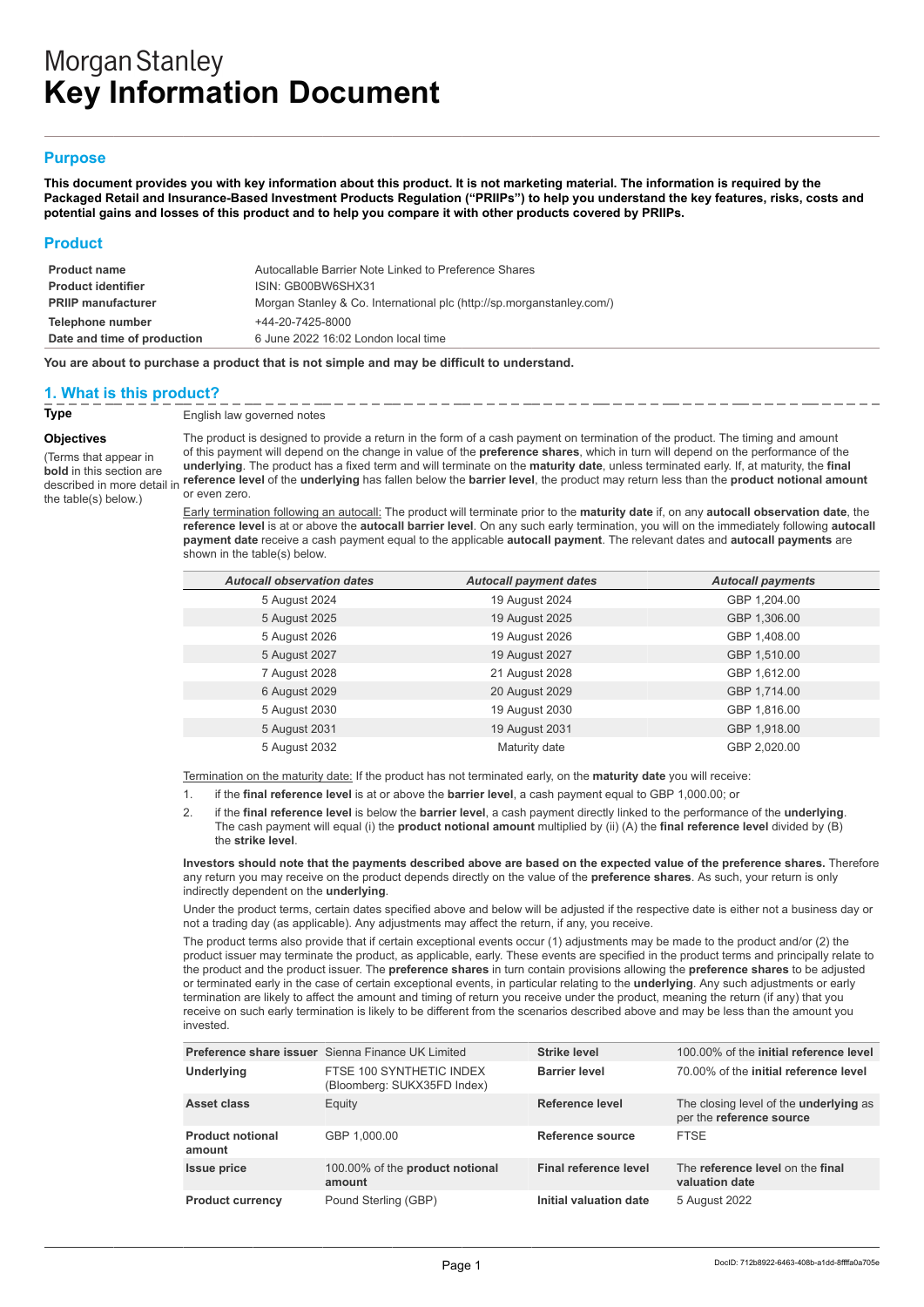| Underlying currency        | GBP                                                      | <b>Final valuation date</b>   | 5 August 2032                          |
|----------------------------|----------------------------------------------------------|-------------------------------|----------------------------------------|
| <b>Subscription period</b> | 21 June 2022 (inclusive) to 5 August<br>2022 (inclusive) | Maturity date / term          | 19 August 2032                         |
| <b>Issue date</b>          | 19 August 2022                                           | <b>Autocall barrier level</b> | 100,00% of the initial reference level |
| Initial reference level    | The reference level on the initial<br>valuation date     |                               |                                        |

**Intended retail investor** The product is intended to be offered to retail investors who fulfil all of the criteria below:

- 1. they have the ability to make an informed investment decision through sufficient knowledge and understanding of the product and its specific risks and rewards, either independently or through professional advice, and they may have experience of investing in and/or holding a number of similar products providing a similar market exposure;
- 2. they expect the movement in the underlying to perform in a way that generates a favourable return, have an investment horizon of the recommended holding period specified below and understand that the product may terminate early;
- 3. they accept the risk that the issuer could fail to pay or perform its obligations under the product and they are able to bear a total loss of their investment; and
- 4. they are willing to accept a level of risk to achieve potential returns that is consistent with the summary risk indicator shown below.

The product is not intended to be offered to retail clients who do not fulfil these criteria.

#### **2. What are the risks and what could I get in return?**

#### **Risk indicator**



#### **Lower risk Higher risk**



**The risk indicator assumes you keep the product for 10 years. The actual risk can vary significantly if you cash in at an early stage and you may get back less. You may not be able to sell your product easily or may have to sell at a price that significantly impacts on how much you get back.**

The summary risk indicator is a guide to the level of risk of this product compared to other products. It shows how likely it is that the product will lose money because of movements in the markets or because we are not able to pay you.

We have classified this product as 4 out of 7, which is a medium risk class. This rates the potential losses from future performance at a medium level, and poor market conditions are very unlikely to impact our capacity to pay you.

**To the extent the currency of the country in which you purchase this product or your account currency differs from the product currency, please be aware of currency risk. You will receive payments in a different currency so the final return you will get depends on the exchange rate between the two currencies. This risk is not considered in the indicator shown above.**

This product does not include any protection from future market performance so you could lose some or all of your investment.

If we are not able to pay you what is owed, you could lose your entire investment.

For detailed information about all risks relating to the product please refer to the risk sections of the prospectus and any supplements thereto as specified in the section "7. Other relevant information" below.

#### **Performance scenarios Market developments in the future cannot be accurately predicted. The scenarios shown are only an indication of some of the possible outcomes based on recent returns. Actual returns could be lower.**

| <b>Investment: GBP 10,000</b> |                                        |               |               |                          |
|-------------------------------|----------------------------------------|---------------|---------------|--------------------------|
| <b>Scenarios</b>              |                                        | 1 year        | 5 years       | 10 years<br>(Recommended |
|                               |                                        |               |               | holding period)          |
| <b>Stress scenario</b>        | What you might get back<br>after costs | GBP 7,309.56  | GBP 5,485.07  | GBP 3,094.08             |
|                               | Average return each year               | $-26.90\%$    | $-11.32\%$    | $-11.07\%$               |
| Unfavourable scenario         | What you might get back<br>after costs | GBP 9.946.18  | GBP 8.278.08  | GBP 5,660.89             |
|                               | Average return each year               | $-0.54%$      | $-3.71%$      | $-5.53\%$                |
| Moderate scenario             | What you might get back<br>after costs | GBP 11,287.05 | GBP 12.305.20 | GBP 12.040.00            |
|                               | Average return each year               | 12.87%        | 4.24%         | 1.87%                    |
| <b>Favourable scenario</b>    | What you might get back<br>after costs | GBP 11,757.05 | GBP 13,030.99 | GBP 15,100.00            |
|                               | Average return each year               | 17.57%        | 5.44%         | 4.21%                    |

This table shows the money you could get back over the next 10 years as well as the annualized return calculated on a compounded basis under different scenarios, assuming that you invest GBP 10,000.

The scenarios shown illustrate how your investment could perform. You can compare them with the scenarios of other products. The scenarios presented are an estimate of future performance based on evidence from the past on how the value of this investment varies, and are not an exact indicator. What you get will vary depending on how the market performs and how long you keep the product. The stress scenario shows what you might get back in extreme market circumstances, and it does not take into account the situation where we are not able to pay you. In addition, you should note that the results shown for the intermediate holding periods do not reflect estimates of the product's future value. You should therefore not base your investment decision on the results shown for these interim holding periods.

The figures shown include all the costs of the product itself, but may not include all the costs that you pay to your advisor or distributor. The figures do not take into account your personal tax situation, which may also affect how much you get back.